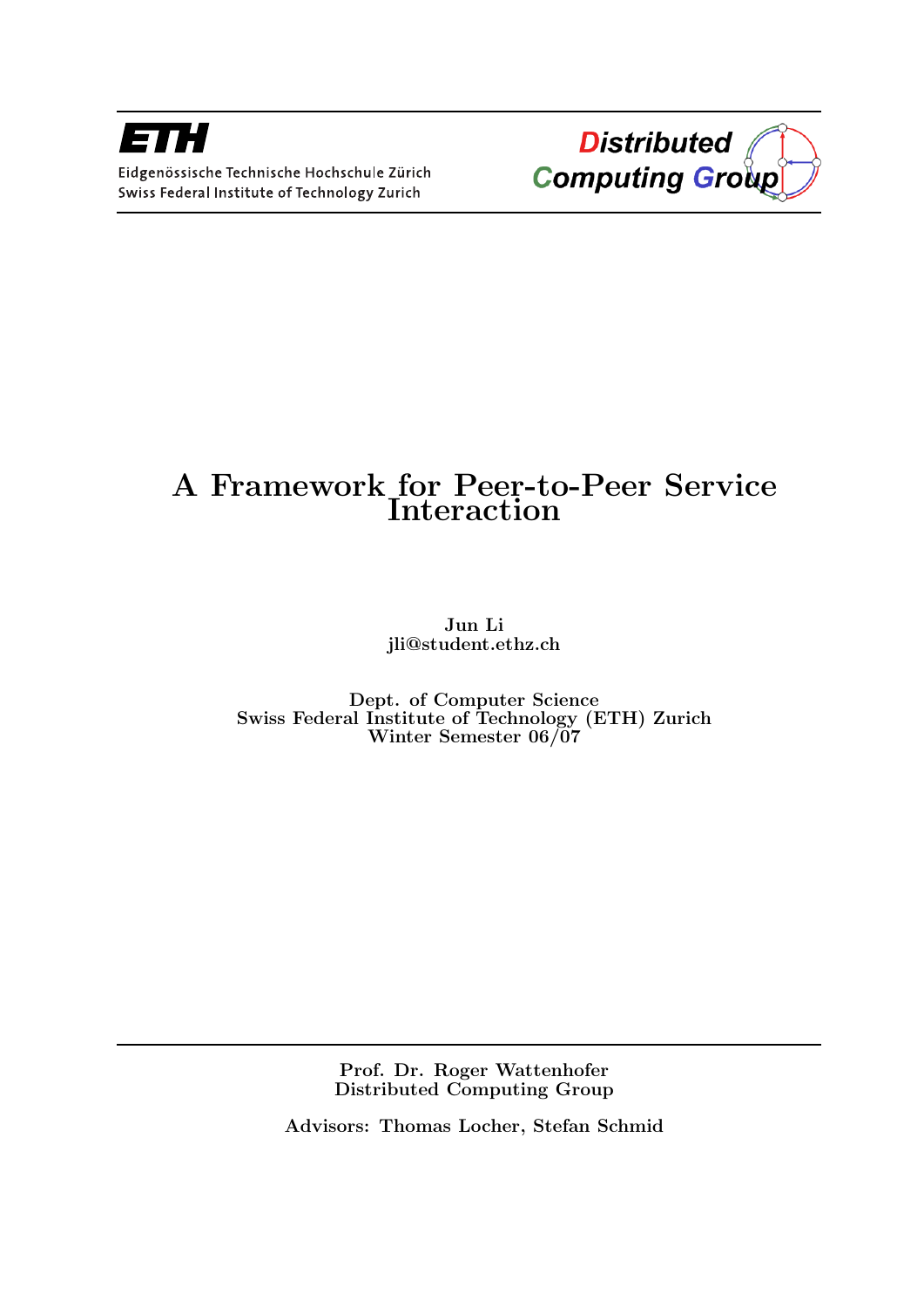## A Framework for Peer-to-Peer Service Interaction

#### Jun Li

jli@student.ethz.ch

#### Abstract

Although structured/unstructured peer-to-peer (P2P) algorithms proliferate in recent years, building P2P application is still complex and time-consuming due to inadequate infrastructure support. On the other hand, service-oriented architecture significantly reduces developing complexity by further decoupling dependent components. Based on the idea of using services as fundamental elements for developing P2P applications, we propose a P2P service framework to facilitate P2P application development. The framework chooses eQuus as the DHT implementation for the reason of robustness and integrates with OSGi to maximize its usability. Group communication helps the framework to achieve replication with almost free cost. Pull and push based service discovery mechanism enables applications unaware of the underlying remote distribution. Through relaying mechanism, our framework is able to traverse NATs. Based on our framework, we also implemented QChat - a pure P2P chat application.

## 1 Introduction

Peer-to-peer (P2P) computing abandons the notion of clients or servers but only has equal peers that simultaneously function as both "clients"and "servers"to the other peers on the network. Although structured [34] or unstructured [38] P2P algorithms proliferate in recent years, building P2P application is still complex and time-consuming due to inadequate infrastructure support. On the other hand, service-oriented architecture [26] significantly decouples applications by the service based interaction model in which service descriptions can be published to the registry, service components can be discovered by matching service descriptions with service requirements and then be integrated into the system at runtime. Using services as fundamental elements for developing P2P applications yields a promising solution to this problem.

Unfortunately, designing a framework which seamlessly integrates the two concepts is non-trivial - design decisions are usually made from diverse or even contradictory requirements. First, what kind of P2P algorithm should be used in order to consider application level needs such as replication and locality. Second, how to provide a P2P service interface on top of current service-oriented platforms is a real challenging problem. On the one side, the interface need be compatible with some standard platforms to maximize usability. On the other side, the service clients are able to binding P2P service implementations without noticing their distribution. Furthermore, some practical issues like NATs should be taken into account as early as possible while designing the framework. It is difficult for two peers on different private networks to contact each other directly, however, which is often important for the P2P applications. Thus, the framework is required to have the ability to traverse NATs.

Targeting at reducing the complexity of developing and deploying P2P applications, we propose a peer-to-peer service framework which extends the service-oriented platform with the ability of P2P interaction. The contribution of the framework includes:

• Implementing eQuus [22] - a novel distributed hash table (DHT) suitable for highly dynamic environments and integrating it with OSGi [3] platform - a service-oriented component architecture [7]. eQuus is formulated by standard protocols whose function is abstracted in the form of OSGi services.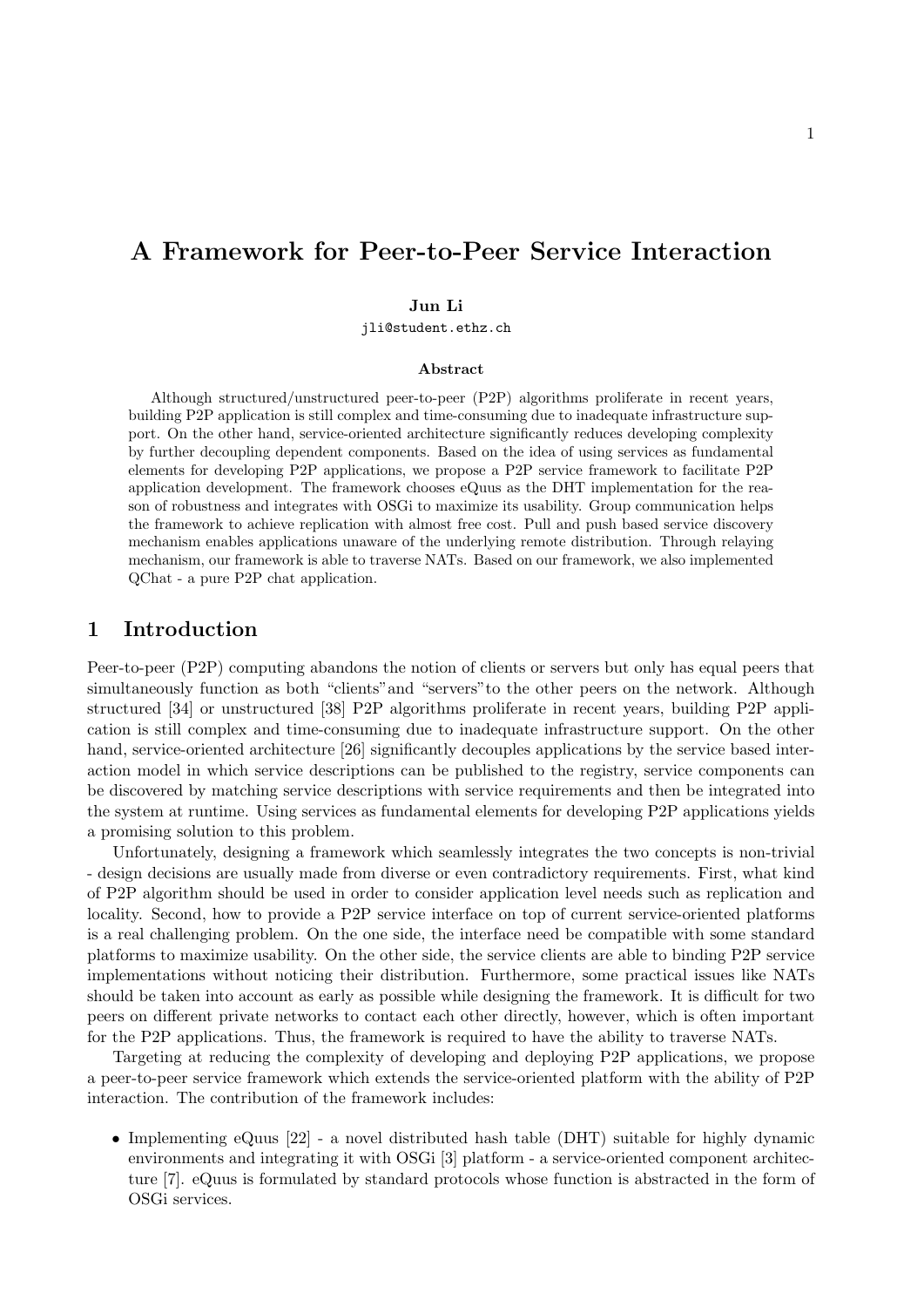- Introducing group communication into P2P system. Since eQuus is particularly designed to handle network churn by clique organization, data replication is obtained for almost free through group communication primitives.
- Supporting both pull based and push based service discovery transparently. Pull/push are two strategies to design the collaboration in the distributed environment. Based on keyword partition and dynamic proxy generation, the framework hides the remote service distribution for P2P applications.
- Using relaying technology to achieve service invocation across NATs. Private peers search for other peers with globally valid IP addresses who would delegate them to publish their services. The connections between members and cliques are reused for relaying in the later service interaction.

The rest of this paper is organized in the following way: We analyze several design challenges and solutions in Section 2. Section 3 describes the architecture of our framework including eQuus design, OSGi service extension and NAT traversal. We demonstrate a P2P chat application - QChat in Section 4. Section 5 describes related work and we conclude in Section 6.

## 2 Design Principles

The primary challenge of designing a framework for P2P interaction is balancing diverse or even contradictory requirements. The first design decision we should make is whether to choose a binary packet format or an ASCII one. Binary packet format is simple and thus can be parsed efficiently while ASCII packet format is more flexible. Since routing process could be recursive or iterative [5], a trade off need be considered between security and performance. The trend of P2P computing makes every participant computer become a light-weighted server that may handle hundreds or thousands of connections. Two common solutions, thread based or event based design [18], are employed to implement such kind of data intensive applications. Replication is especially important for dynamic network environment under the presence of churn. With the help of group communication [27], replication would be realized for almost free instead of utilizing complicated mechanisms. Last but not least, service discovery is essential for applications built upon our framework. To address this problem, two general retrieval strategies can be divided - pull and push. How to effectively implement both pull and push strategy in a P2P manner is a real challenge for the framework design.

### 2.1 Binary vs. ASCII

When data is formatted into a packet, the application can specify packets flexibly as well as the network can transmit longer messages more efficiently and reliably. Typically, a packet consists of two elements: the first element is a header, which marks the beginning of the packet; the second element is the body, which contains the information to be carried in the packet. To meet the flexibility and efficiency requirements, eQuus control packets and application-specific messages are encapsulated differently in binary and ASCII format. Binary format, like some low level communication protocols using octet as transmission unit, focuses on best effort packet processing while ASCII format, like some high-level application protocols regulating contents by BNF [29], focuses on flexible design. The two kinds of formats are used separately in packet header and payload body. An example of a packet is described in Figure 1, and more details are referred to [20].

The format of eQuus packet is transmission protocol agnostic. In case the carrying protocol does not support reliable communication, Identifier field indicates the uniqueness of the received packet. The packet body is divided into lines of characters. Each line is composed of a field name and a set of key-value pairs. The interpretation rules such as UTF8, QID or ADDR are specified in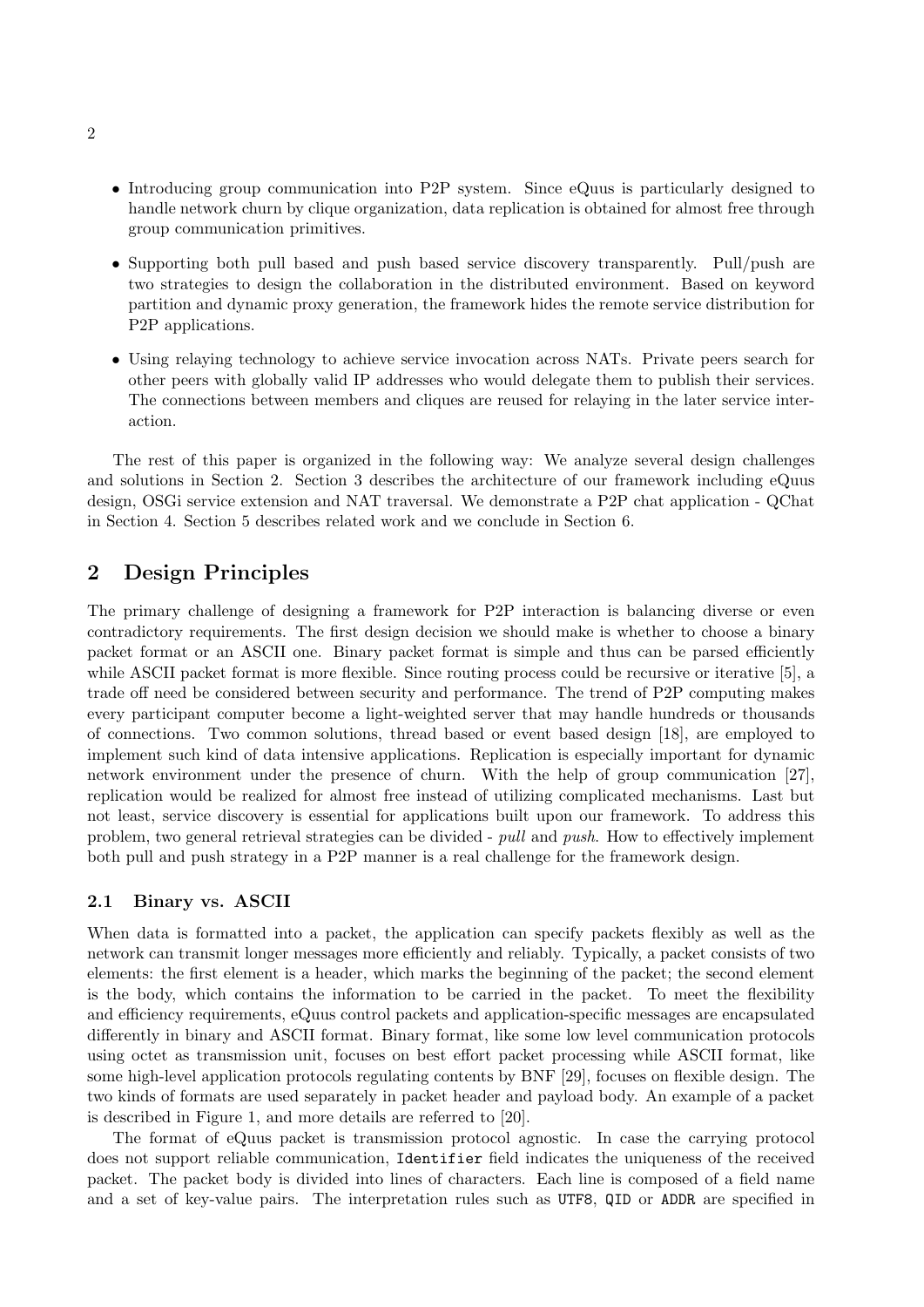| Identifier                                                                                                                                                                          | Version | Type | Body Length |  |
|-------------------------------------------------------------------------------------------------------------------------------------------------------------------------------------|---------|------|-------------|--|
| Status [UTF8]<br>: type=redirect CRLF<br>: id=QID Base64 encoding CRLF<br>Response-ID[QID]<br>: addr=ADDR Base64 encoding;<br>Peer-Addr-Set[ADDR]<br>addr=ADDR Base64 encoding CRLF |         |      |             |  |

Figure 1: eQuus Packet Example

the field name part. For the reason of saving space, we choose modified  $Base64<sup>1</sup>$  to encapsulate binary information. For example, a 128 bit ID needs 128 bytes by naive binary string. However, if represented by Base64 it only uses 28 bytes. Another advantage of eQuus packet format comparing to RPC based implementations [34] is standard protocol format specification and flexible application message support.

#### 2.2 Recursive vs. Iterative

DHT iterative routing is suggested in [33]: the initial peer begins with looking up its routing table to find the next hop; then it sends a routing request message to the result address. When receiving a request message, a peer would reply with the best route according to its own view. The same procedure is repeated until reaching the destination peer. A concrete example of iterative routing is showed in Figure 2 where the communication pattern is 1 out of N between different cliques.



Figure 2: Iterative Routing in eQuus Network

The design decision is made from the trade off that the benefit of security is much more than the sacrifice of performance. Comparing to recursive routing, although iterative routing doubles the cost it is safer for both individual peer and the whole network. Each peer can check the reply result to estimate whether it is reasonable or not. If a malicious peer wants to overload the network by faking numerous meaningless routing packets, it is very hard since each round the misbehaving peer should participate in the communication rather than influences a chain of peers relative to recursive routing. In addition, iterative routing can improve the probability of successful routing due to the possibility of choosing alternative peers. The measurement is illustrated in Figure 3. From the experiment results, we can conclude that iterative routing doesn't incur much more network overhead than recursive routing.

 $1<sup>1</sup>$ The widely used Base64 encoding is Privacy-enhanced Electronic Mail (PEM) protocol which defines a 64-character alphabet consisting of upper- and lower-case Roman alphabet characters  $(A-Z, a-z)$ , the numerals  $(0-9)$ , and the "+" and "/" symbols. The "=" symbol is also used as a special suffix code. Since the "/" and "=" symbol are separators in BNF, they are replaced by the "-" and " $#$ " symbol.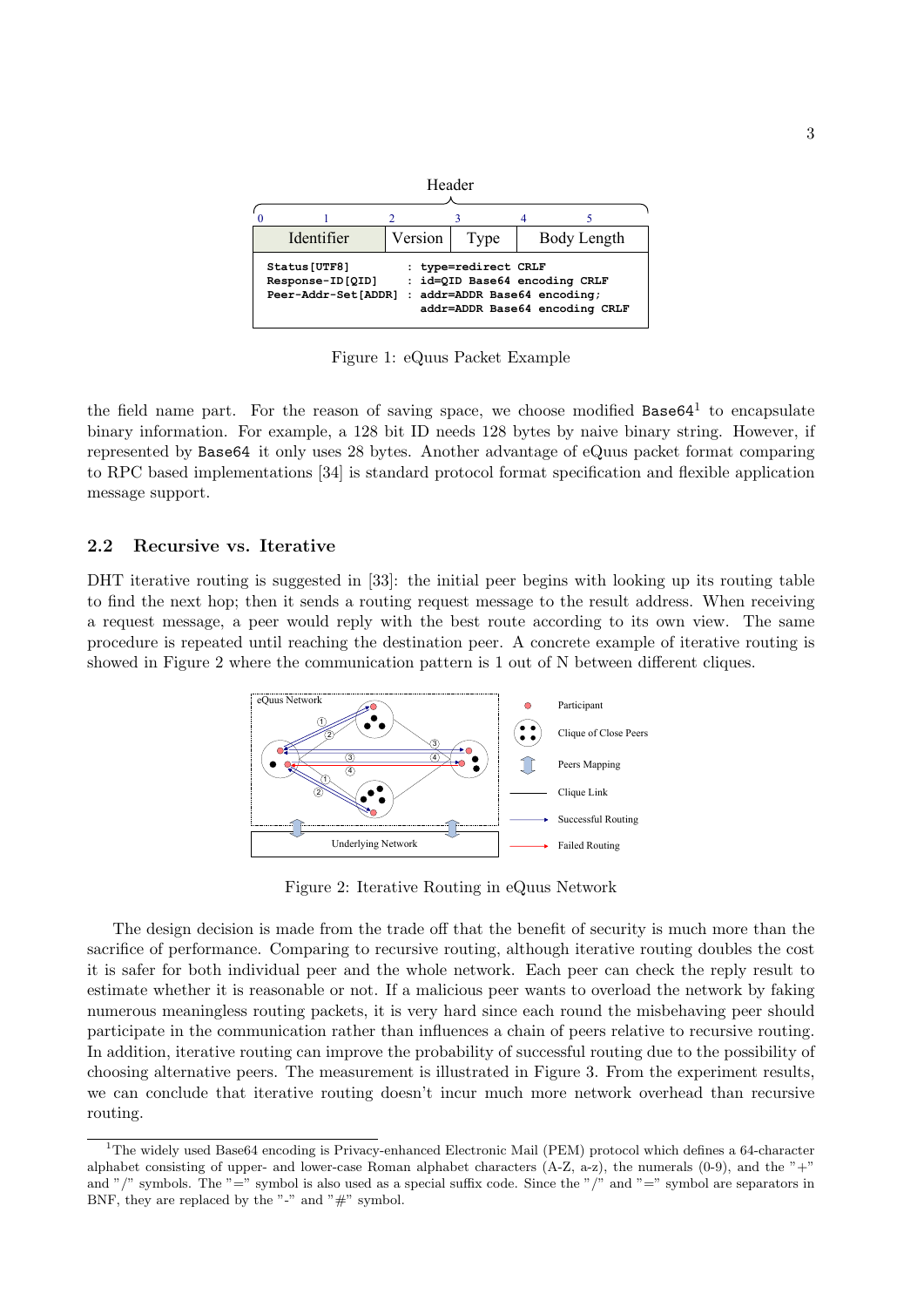

Figure 3: The comparison of recursive routing and iterative routing based on the average number of required messages is displayed. For each number of peers  $n$  and for each routing strategy, 10,000 simulations are conducted with the success rate 0.5. We choose 32 as the size of a clique. The base  $b$ is 4 and the dimension d of the network is 128 in each run.

#### 2.3 Thread vs. Event

Another issue related to implementing P2P systems is whether to employ a thread based design or an event based design. There is a long debate of both approaches since 1979 when Lauer and Needham pointed out thread-based and event-driven programming are duals of each other [18]. SEDA [39] was an event-driven system and proved that events are a very efficient and scalable model for concurrent programs. As a negative reply, Capriccio [37] made a possible solution for programmers to write highperformance Internet servers using the intuitive one-thread-per-connection style while overcoming the difficulty of tracing cause and effect relationships arising in event-based systems.

Although thread based approach offers a better programming model, it is simple and efficient to implement our framework based on event driven method. A central event scheduler located at the bottom of the framework is used to dispatch different events which can be divided into two categories - time event and network event. Time event is triggered during every fixed period. Network event is related to sending and receiving network messages. To eliminate blocking routings, the framework must utilize asynchronous network I/O through registering callback functions that cope with notifications when some operation is finished.

#### 2.4 Replication vs. Group Communication

Replication is particular useful for P2P applications where the number of total peers is large but the rate of joining and leaving is very high. Many sophisticated methods have been introduced to achieve effective replication and cache consistency in distributed storage systems [9], read/write file systems [24] and service load balancing [8]. Since eQuus is specifically designed to cope with high dynamics and failures and to minimize the probability of data loss by clique organization [22], we can replicate data at a low cost through group communication primitives.

Group communication ensures membership consistency among peers in the same clique. Two approaches, running a consensus protocol among the all previous group members to agree on the future group membership and integrating consensus with the membership protocol and running it only among the correct members, have been considered for practical deployment. The latter one is preferable because of simplicity. Thus, we customize the view-synchronous group communication algorithm introduced in [16, 17] by eliminating retransmission and state recovery mechanisms. It is still correct due to the fact that TCP is used in member communication. The details are described in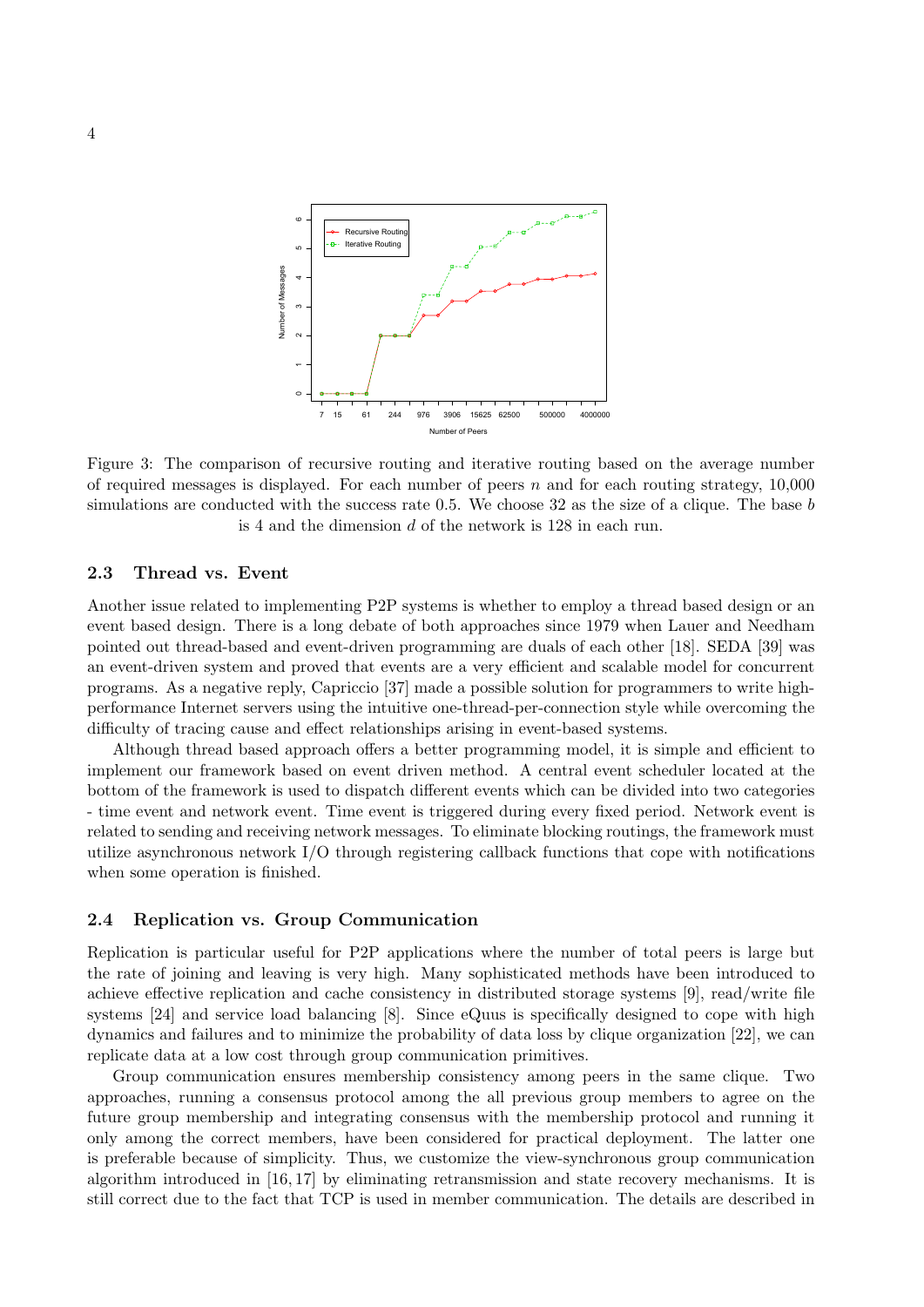Algorithm 1.

```
Algorithm 1: View-synchronous Reliable Broadcast
initialization:;
   /* P_i's sequence number */
   s \leftarrow 0;/* last v-delivered P_i's sequence number */
   s_j \leftarrow 0 \; \forall j \in [1, n];vid \leftarrow 0; view \leftarrow \{P_i\};new\_vid \leftarrow 0; new\_view \leftarrow \emptyset;upon v\text{-}send(m):;
   send message (send, vid, s, m) to all servers;
   s \leftarrow s + 1;upon receiving (send, vid, s', m) from P_j;
   remember (j, s', m) delivered in view vid;
   if (new vid = 0) or (new vid \neq 0 and P_i \in view \cap new\_view) then
       v\text{-}deliver(m);s_j \leftarrow s';
   end
upon v-change(v, V):;
   new\_vid \leftarrow v; new\_view \leftarrow V;S \leftarrow \{s_1, \ldots, s_n\}send message (flush, new\_vid, i, view, S) to all;
   block the application;
 upon receiving (flush, v, j, view', S) with v = new\_view and view' = view from all
P_j \in view \cap new\_view;
   foreach P_l \in view do
       t_l \leftarrow maximum of the received s'_l \in S;
      if s_l < t_l then
           v-deliver all messages from P_l up to t_l;
       end
   end
   output v-change(new_vid, new_view);
   vid \leftarrow new\_vid; view \leftarrow new\_view;new\_vid \leftarrow 0; new\_view \leftarrow \perp;unblock the application;
```
Another advantage of using view-synchronous group communication in P2P system is that it addresses the problem of communication behind NATs/firewalls. In the same group, some peers may play the role of gateway for others. The epidemic-like [38] property makes it possible to reach hidden peers via indirect links. In addition, combined with reliable (FIFO, causally ordered or atomic) broadcast facilities, group communication can synchronize MERGE and SPLIT operations [22] with little effort.

## 2.5 Pull vs. Push

A non-trivial aspect of designing a P2P service framework is to efficiently locate services in both pull and push manner instead of naive broadcast approach. Pull means applications actively query required services while push means some agents deliver registration data according to pre-defined conditions. In P2P research field, search engines [30, 36] often use pull approach to retrieve information and event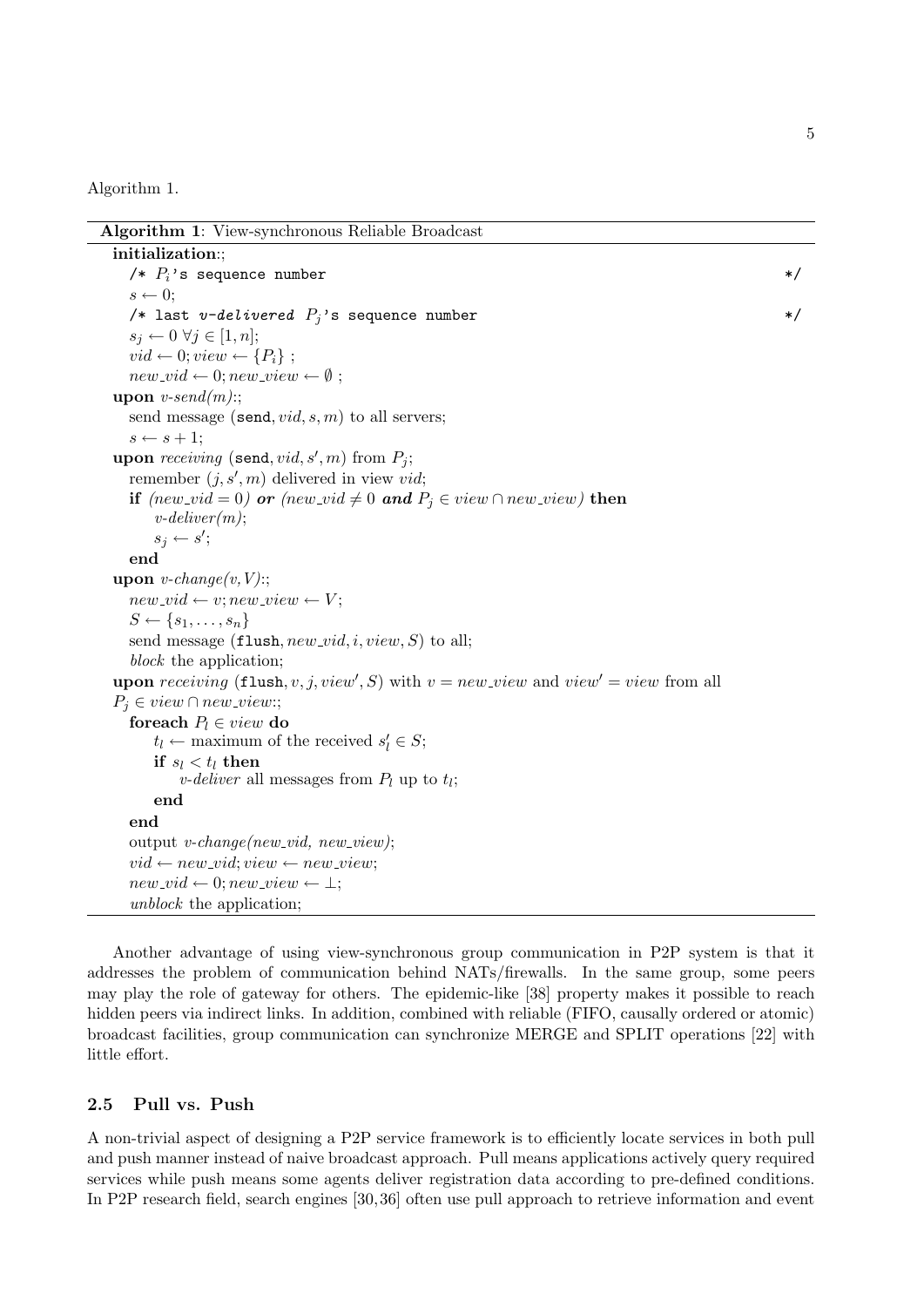notification systems like FeedTree [32] usually disseminate events based on push approach. Combining the two strategies is necessary because OSGi supports both LDAP [15] query based service discovery and ServiceTracker which traces the change of a service.

Sharing the same requirements with OverCite [35], we use keyword partition mechanism to publish service registration data. Each clique stores data for keyword searching on its local disk. The data consist of an inverted index giving a list of service descriptions. Keywords are partitioned among different cliques according to their hash values. This approach derives a double replication mechanism (one for clique replication and another for partition replication) so that discovery latency is reduced by parallel query on multiple cliques and load is balanced among equivalent peers in the same clique.



Figure 4: Pull/Push Operation

A typical scenario of pull and push based operation is demonstrated in Figure 4. The pull client first locates potential cliques by parsing LDAP query string into several keywords. Then, it performs keyword queries in parallel and connects results to filter unsatisfied services. The push clique registers trigger conditions first via the same method used in pull scenario. Each responsible clique maintains a table of push clients and delivers the service description when a matched service is stored in its partition.

## 3 Framework Architecture

Although structured/unstructured P2P algorithms proliferate in recent years, building P2P application is still complex and time-consuming due to inadequate infrastructure support. The trend advocated by service-oriented programming is using services as basic building blocks instead of objects to minimize the coupling that is created by OO. Combining P2P computing and service based platform generates a framework that can efficiently reduce the complexity and time to develop P2P applications and be easily customized to various domains by replacing pluggable components. The architecture of such kind of framework is depicted in Figure 5.



Figure 5: Peer-to-Peer Service Framework

The framework is built on top of OSGi which is a Java platform for developing and deploying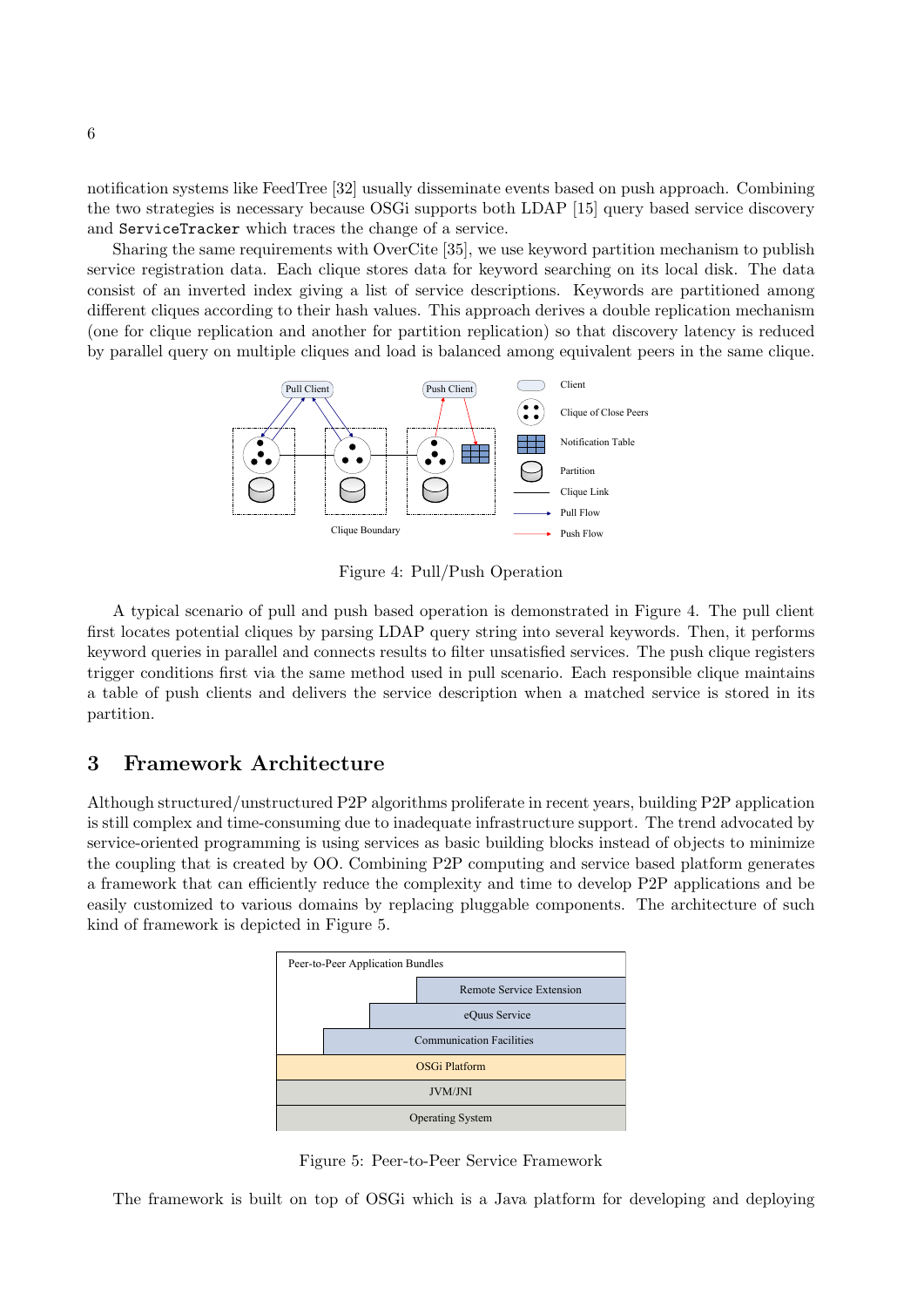extensible and downloadable service applications called bundles. There are two approaches of OSGi collaborative model among bundles. One is package dependency approach and the other is service dependency approach. The bundles are comprised of Java classes and other resources which together can provide functions to end users and provide packages and services to other bundles. Exported and imported packages are described in the bundle manifest file with the package name and the version. When the platform resolves a bundle, it searches exported packages from other bundles to match the bundle's imported packages. A service is defined as a specification (Java interface) and probably has several implementations. Service object conforms to the service-oriented interaction pattern in which a bundle might register a service as well as a collection of key-value pairs describing the service properties. Many different implementations of the same service may be registered by many different bundles and the associated service properties which are static can be used to differentiate among them. When other bundles want to discover a service, the dynamic registry allows the bundles to use a fully qualified service name and an optional LDAP filter over the service properties, and to find and track the appropriate service objects. The platform fully manages the dependencies and security of the collaboration among bundles.

P2P service interaction is enabled by three components - communication facilities, eQuus service and remote service extension. Communication facilities address groupcast as well as application level unicast/multicast. Although the communication facilities are mainly designed for sending and receiving messages among members and cliques in eQuus networks, application bundles can easily reuse them because of the package collaborative model between application and communication bundles. The purpose of eQuus service is to provide a uniform DHT interface to operate eQuus networks. Since the fundamental interaction pattern in OSGi is service-oriented, remote service extension is introduced to support both pull/push based service discovery and service invocation across NAT. Application bundles implementing user logic can utilize all the facilities supplied by the framework to transparently achieve P2P capability. The following paragraphs describe detailed mechanisms in these components.

#### 3.1 eQuus Design

eQuus is the foundation of the framework which is able to support P2P service interaction. Its design determines the framework's properties such as replication ability and locality. eQuus Protocol (QP) [20] formalizes eQuus networks and specifies a reference architecture for implementation. Figure 6 describes the layer organization in eQuus Protocol. Service layer is for eQuus applications which send/receive messages, join eQuus system and lookup specific IDs. Protocol layer defines different entities and their behaviors to implement the provided services and to maintain eQuus network. It also specifies Protocol Data Units (PDUs), routing table and member view. Communication layer defines different types of communication facilities.



Figure 6: Layers in eQuus Protocol

QP is deployed on computers that need P2P interaction facility. It enables high-level protocols, services or applications communicate with the corresponding parts residing on other computers by logic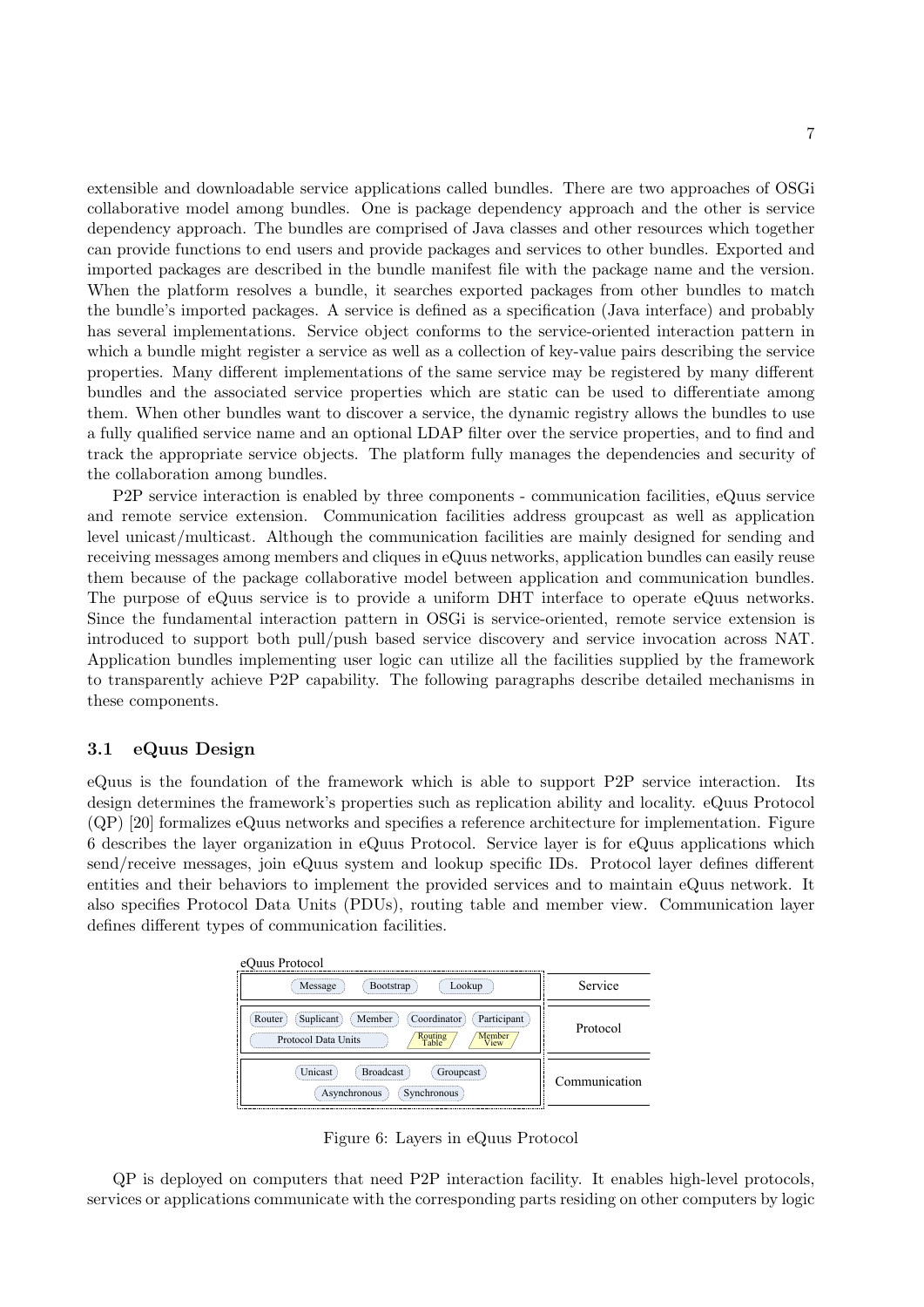IDs. Two primary functions of QP are P2P interaction primitives and autonomous peer management. QP provides interaction primitives in the form of services, including message service which means that given an ID, QP forwards messages hop by hop until reaching the destination peer who is responsible for the ID, bootstrap service which means that controls the host peer to be the member of eQuus overlay network, and lookup service for finding several peers in a clique according to its ID. Autonomous peer management includes clique organization and membership management. Every eQuus clique can handle join request from any individual peer and merge or split clique when the number of members in some clique is too little or too much. Clique organization makes eQuus overlay network fullydecentralized and self-organized. Membership management ensures all members in a clique have a consistent view of their membership.

Both P2P interaction and autonomous peer management function are built upon communication facilities in QP. Instead of specifying data transmission mechanisms such as end-to-end data reliability, flow control and sequencing which the lower TCP/UDP level has already addressed, QP defines high-level communication facilities including unicast, broadcast or groupcast<sup>2</sup> and synchronous/asynchronous communication by wrapping TCP/UDP primitives. Thus, the main purpose of message service which encapsulates functions in communication facilities is for transmitting control messages between two peers based on IDs and not directly for data transmission. Unlike TCP/UDP that differentiates potential receivers with various ports, message service chooses receivers based on message contents.

The primary functionalities of QP depend on different roles defined in the protocol layer. A brief description is listed in the following:

- Router A protocol entity performing routing messages and resolving IDs. When receiving a message, router will forward it according to its routing tables. If the destination is the host peer, it will deliver the message to upper layers. It can also resolve ID to a list of members in the corresponding clique.
- Supplicant A protocol entity running on a peer that actively controls the peer to join or leave the eQuus network. Since the peer hasn't joined the eQuus network, supplicant can't use communication facilities in eQuus to communicate with other peers. In such case, it must use some mechanisms such as broadcast in IP layer or peer cache to cooperate with some members to initialize its routing tables.
- **Member** A protocol entity running on a peer that passively receives the request of a new peer to join or leave the eQuus network and helps the new peer to be or not to be part of the the eQuus network. When happening peer failure, the members in the same clique should set a threshold to determine the leave of the failure peer by periodically checking its liveness. It is also responsible for distance measurement and keeping membership consistency.
- Coordinator A protocol entity playing the role of commander during the course of clique merge and split. A coordinator needs to keep the state of merge and split operations and synchronize among them. To avoid complex distributed election algorithms, the coordinator is chosen with the lowest IP address since all peers in a clique know about each other.
- Participant A protocol entity executing the commands from the coordinator during the course of clique merge and split. Most of the time participants passively update their states after receiving a message. In some rare cases, a specific participant is selected to actively carry out operations. For example, the coordinator will shift its responsibility to the peer who is the nearest to the predecessor clique when computing clique partitions in split operation.

<sup>&</sup>lt;sup>2</sup>The different between broadcast and groupcast is that broadcast does not require consistency while groupcast is a kind of communication among a group of peers in the same clique which must have a consistent view of their membership. Groupcast probably uses view-synchronous broadcast algorithm.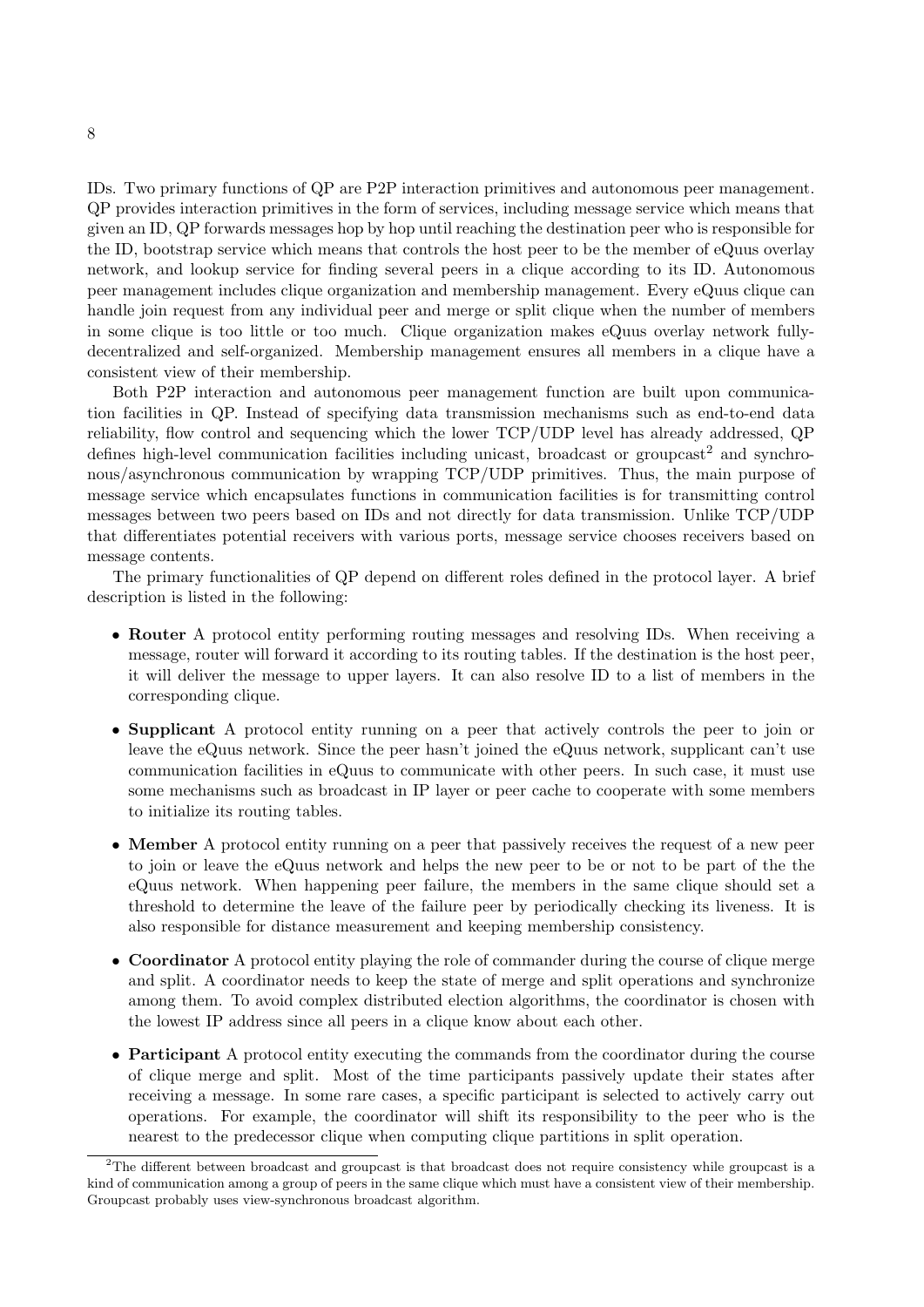#### 3.2 OSGi Service Extension

As discussed before, both pull and push based service discovery approaches need be supported in order to transparently integrate into OSGi platform. Although keyword partition can help distribute registration data and balance load, a problem arises when a client wants to bind a remote service implementation at runtim. The platform should be able to hide remote service distribution and to handle serialization and communication.

Dynamic Aspect Oriented Programming (dAOP) is capable of runtime adaptation [12] which occurs through the dynamic inclusion of aspects within the code of an application using, e.g., *join points* such as before, after, or around method. These join points cause the dynamically acquired extension to be executed before executing, after executing or instead of, a given method.



Figure 7: OSGi Peer-to-Peer Service Interaction

The introduction of dAOP makes service clients unaware of the proxy existence and also makes P2P service interaction easy to design and implement on current service systems. Figure 7 shows the approach to enable pull and push based service interaction based on dAOP technology. For a client, the process of using a remote service is the same as that in local environment. A service implementation first publishes itself with some key-value properties on its local registry. The local registry further disseminates the service description to cliques which are responsible for specific keyword partitions. Then, a client queries its local registry for required services from a LDAP string. The local registry also derives the partition information from the LDAP string and communicates with responsible cliques to collect remote service data. If the process is successful, the registry would generate dynamic proxies for discovered services from their descriptions. After that, the client will get the query results and choose some service to bind. A client can also track the life-cycle of a service through RemoteTrack. When the RemoteTrack detects a change of a interested service, it notifies listened clients via callback functions. If the service has been already registered in the local platform, the RemoteTrack updates a new dAOP adapter while keeping the same service reference. This approach simplifies the procedure of binding mutable services.

#### 3.3 Interaction across NAT

Network Address Translation (NAT) is the source of well-known difficulties for P2P communication, since the peers involved may not be reachable at any globally valid IP address [11]. To address this issue, a commonly used traversal technique is known as relaying. Relaying is an inefficient but reliable method which simply makes the communication look like standard client/server interaction except that the message from the client might be relayed several times till it reaches the server. Relaying peers are also called rendezvous servers who are designated for connecting two peers with private IP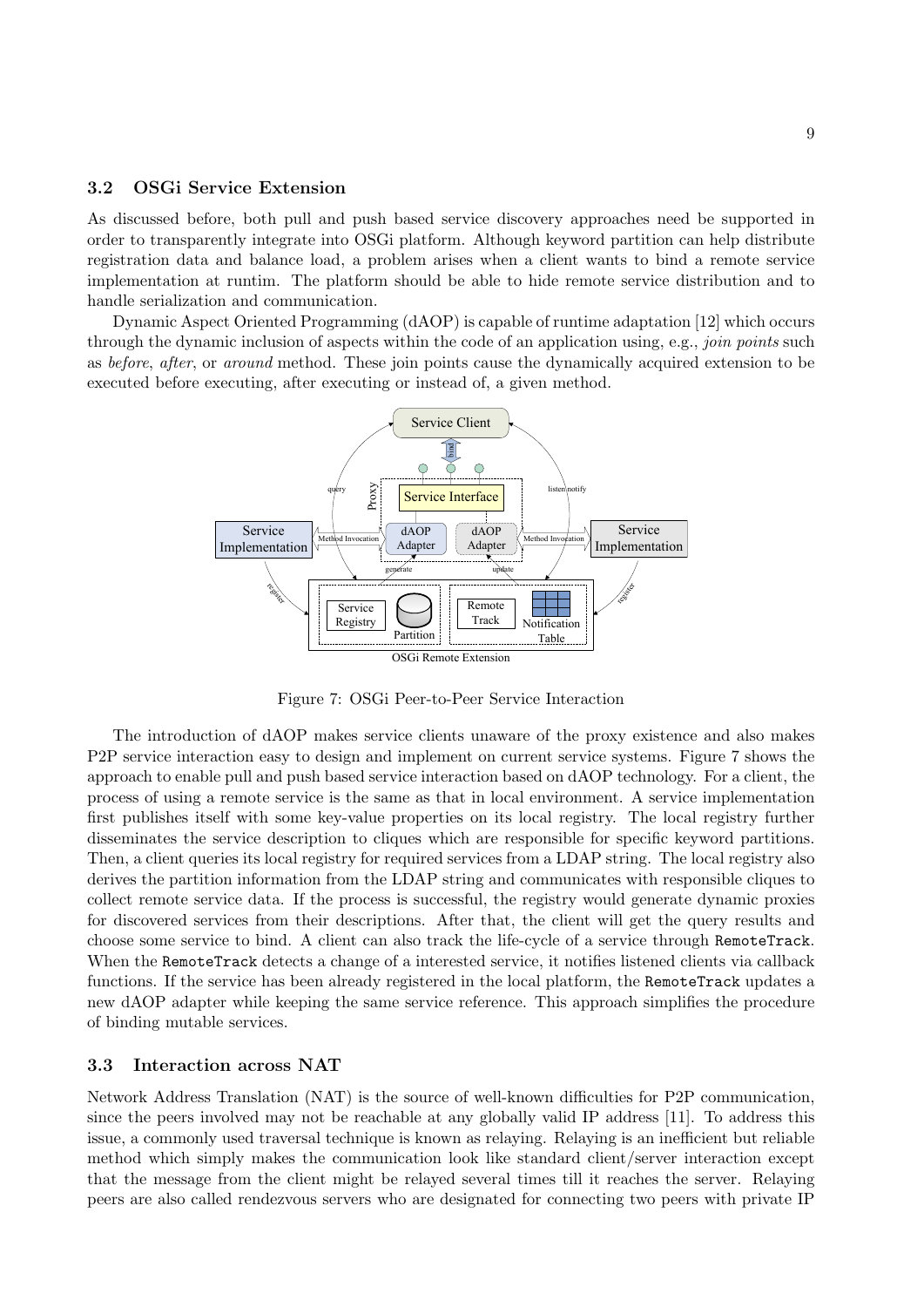addresses. As for the two clients, both of them are unaware of the existence of the rendezvous server as if they were communicating with each other directly. In our framework, we use a similar strategy but with a little modification. Because the eQuus implementation establishes a powerful multicast facility which is agnostic to underlying communication protocols, the connections between members and cliques are reused for relaying.



Figure 8: Traverse NAT via Relaying

Figure 8 shows a scenario of service interaction across NAT. Suppose two cliques A and B have three members for each. Peer A1 and B1 hold public IP addresses so that they can communicate with each other freely. Other members are hidden behind NATs and only can connect to peers with globally valid IP addresses or in their own private networks. If A1 wants to invoke a service residing on B1, it would form a direct connection. However, it's not the same case when A3 invokes B2's services. Since B2 can't be reached directly, it must find some peer who would delegate it to publish its services. If there are such kind of peers in the same clique, B2 will ask them for service relaying (B1 is the right peer for this scenario). When the first choice doesn't exist, peers will resort to search clique connections to find qualified peers in neighbor cliques.

## 4 Case Study: QChat

To explore the usability of the framework, we developed a P2P chat application called QChat. Like other chat applications, an end user first logs into the system to get his/her buddy lists as well as their states. To simplify application design, user authentication is eliminated from the login process. If the end user wants to chat with some buddy who is also online, he/she can open a new session and communicate with the buddy through instant message.

The design of QChat is based on service interaction. The communication between chat clients is abstracted as a Channel service. The owner of the service receives the messages and the user of the service sends the messages. A service is associated with an end user by a property which contains the user name to identify the service. When two users wants to communicate with each other, two services are used as a dual channel. During a communication session, a Channel service has two connected parts residing on corresponding peers. One is for the host GUI application which actually handles incoming messages and another is a dynamic proxy for the buddy to send messages. The proxy is generated by the local service registry who uses RemoteTrack to detect the existence of a buddy service and automatically creates a dAOP adapter to communicate with the remote service. If some peers are hidden behind NATs, the interaction process is similar but may incurr several relaying stages.

Figure 9 shows an example of QChat. Suppose user tom and jerry log into QChat from two separate machines - Peer A and Peer B. Peer C and Peer D happen to be responsible for their service data. After successfully publishing a Channel service and retrieving the buddy lists, Peer A uses a LDAP query string "(buddy=jerry) | (buddy=jun)" to register buddy service notification. When Peer B publish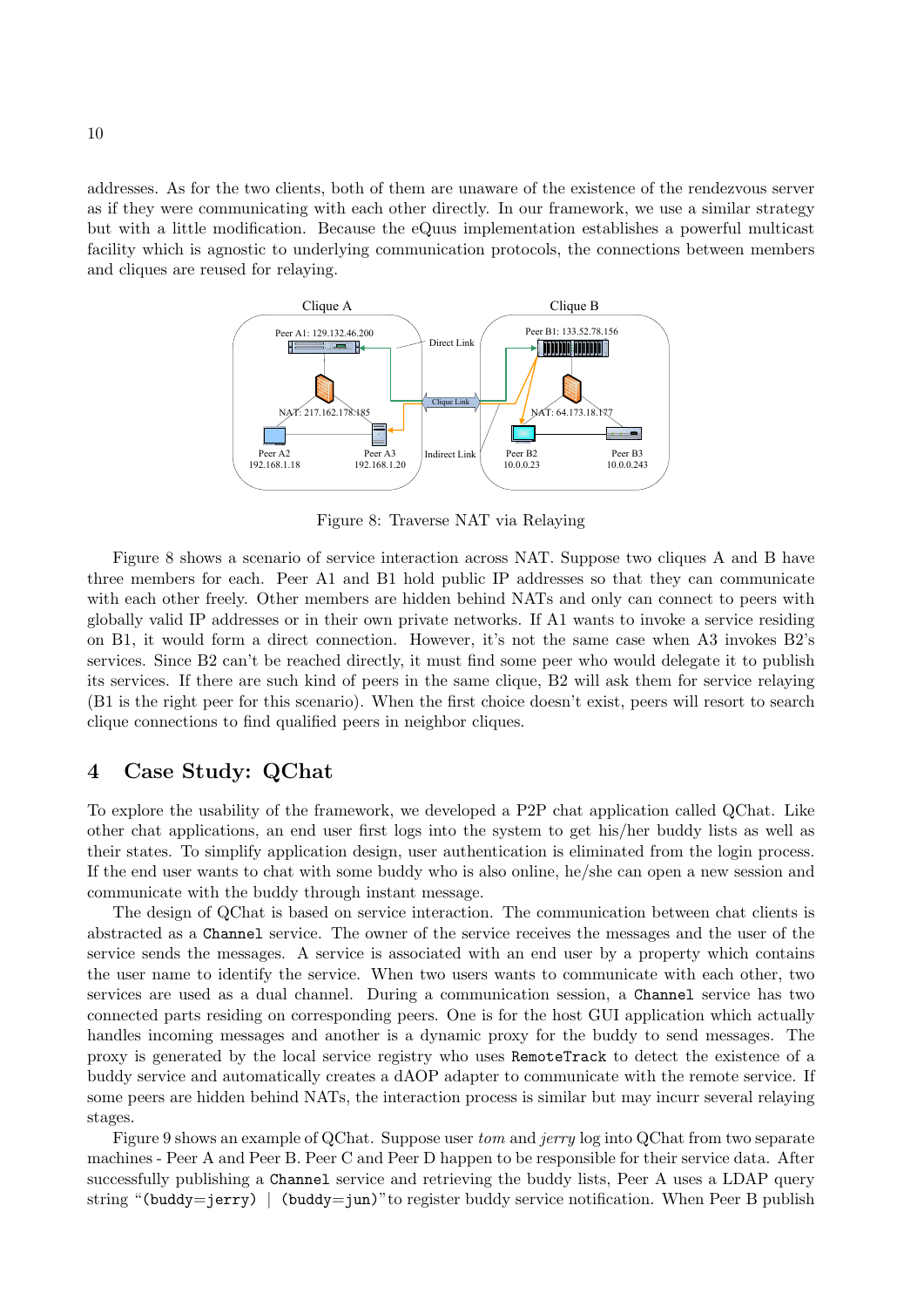

Figure 9: QChat Implementation

the Channel service, Peer A is notified and the proxy service is generated. It is the same for Peer B to find Peer A. After tom session and jerry session are established, the end users can communicate via instant messages. All the logic of QChat is implemented as services so that sending and receiving chat messages are completed by invoking services. All the P2P service publish/discovery is managed by the framework so that remote service interaction is invisible to applications. This separation of concerns strategy hides the complexity of application development. With the help of our framework, it is rather simple to design P2P applications as to design localized ones.

## 5 Related Work and Comparison

JXTA [2] is an open source P2P platform created by Sun Microsystems in 2001. It is the first try to standardize P2P protocol and framework on top of which various applications [14, 25] could be built. JXTA establishes a virtual network overlay on top of the Internet and non-IP networks, allowing peers to directly interact and self-organize independently of their network connectivity. It also enables application developers, not just network administrators to design network topology that best match their application requirements. Sharing the same idea of JXTA, our framework is also intended to formulate P2P protocols and operations. However, unlike its library based design our framework is embedded with service-oriented architecture which further decouples dependent components in the form of services. In addition, both pull and push based service interaction enables applications transparently integrate with OSGi platform so that service clients are unaware of underlying distribution.

P2P service discovery is able to avoid employing a centralized approach to select available services. SPiDeR [31] supports a variety of Web service discovery operations by organizing service providers into a Chord [34] overlay. Built on this overlay, three different kinds of search operations: keyword-based search, ontology-based search and behavior-based search are provided. CCSD [21] which takes the service context of peers into account makes service-oriented applications capable of context-awareness. It replicates peer's context description in several designated peers and locates a service by forwarding its request to the peer associated with that capacity context. Our framework supports service discovery through LDAP query string in order to match OSGi programming abstraction. Although it's not a powerful discovery mechanism, it can be extended with the ability of ontology-awareness or contextawareness by encapsulating low level LDAP interface with high level ontology/context supported interface.

Another related field is exposing local OSGi services to remote platforms. R-OSGi [28] provides a seamless and noninvasive middleware for accessing remote services in OSGi frameworks. It chooses Service Location Protocol (SLP) [13] to discovery remote services and dynamically generates service proxies to perform remote invocation. Eclipse Communication Framework (ECF) [10] introduces a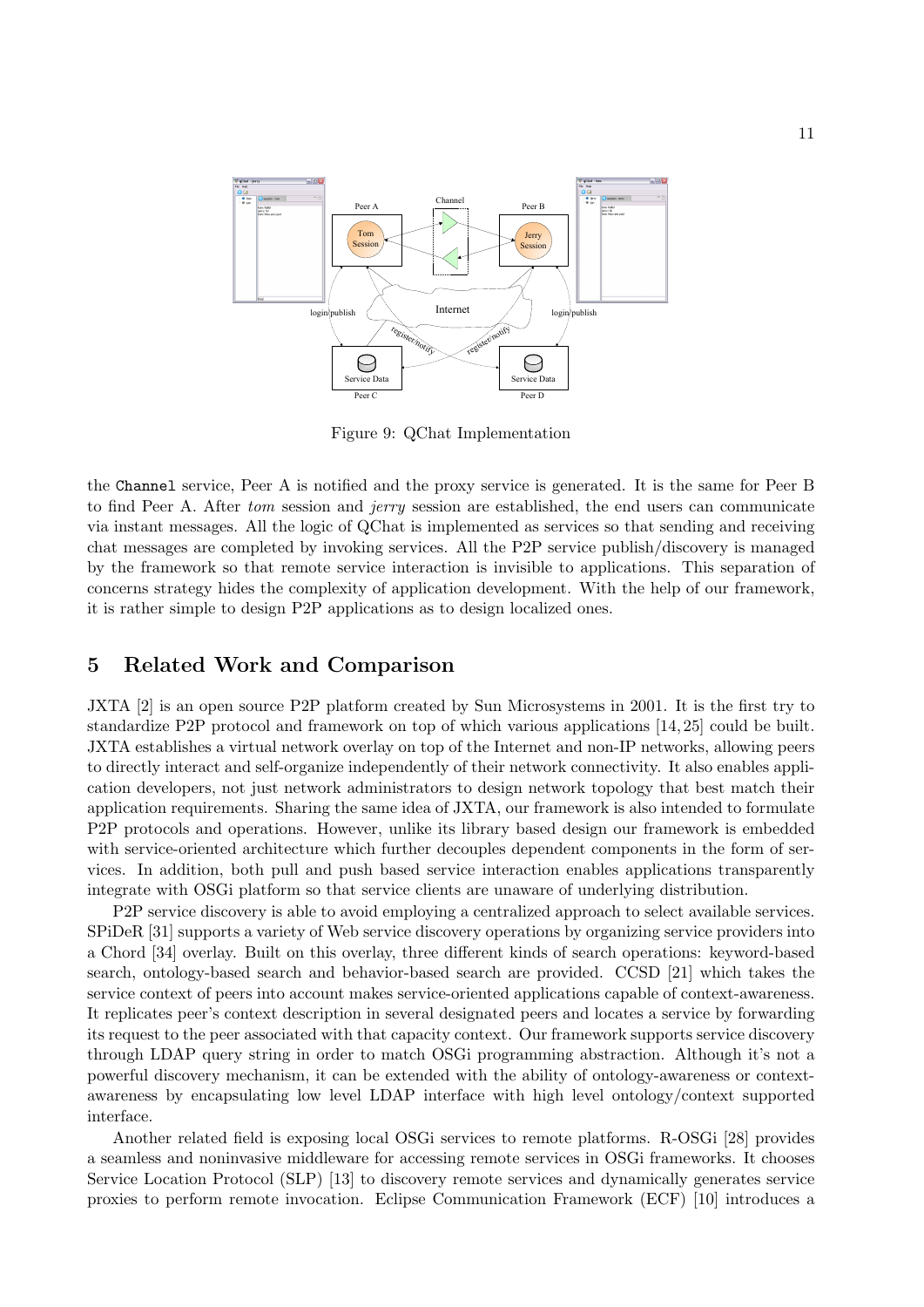"remote services"API to expose either a proxy to the client, or allows the client to remotely call methods on a given target either synchronously or asynchronously. It lets the programmer explicitly choose the remote interaction on a service-by-service basis rather than always using a transparent proxy. Comparing to these OSGi remote extensions, our approach has an obvious advantage that the way services are advertised and discovered is completely hidden in the framework implementation. This transparent integration makes applications unconscious of underlying P2P distribution.

## 6 Conclusion and Future Work

In this paper, we combine both P2P computing and service-oriented architecture and propose a fully decentralized service framework aiming at reducing the complexity of P2P application development. The framework chooses eQuus as the DHT implementation for the reason of robustness and integrates with OSGi to maximize its usability. Group communication helps the framework to achieve replication with almost free cost. Pull and push based service discovery mechanism enables applications unaware of the underlying remote distribution. Through relaying mechanism, our framework is able to traverse NATs. Based on our framework, we also implemented QChat - a pure P2P chat application.

Our future work will include extending communication facilities and developing more P2P applications. During the development, we found that group communication facilities are particular useful for P2P applications such as those ones that need group service invocation. It is valuable to provide an independent service implementation rather than a coupling library customized for eQuus. JGroups [1] is a toolkit for reliable groupcast/multicast communication. The most powerful feature of JGroups is its flexible protocol stack, which allows developers to adapt it to exactly match their application requirements and network characteristics. We will combine our group communication facilities with JGroups to provide an independent OSGi group service bundle. Although P2P applications become more and more popular these years, they are restricted to a small range of applications like file sharing or instant message. P2P Web application [4, 19, 23] is an immature research field due to the difficulty of distributing dynamic Web processing into different peers. We assume with the aid of our service framework a P2P Web system with the ability of dynamic processing can be built.

### References

- [1] Jgroups a toolkit for reliable multicast communication. http://www.jgroups.org.
- [2] The jxta project, http://www.jxta.org.
- [3] Osgi open services gateway initiative. http://www.osgi.org.
- [4] T. BURKARD. Herodotus: A peer-to-peer web archival system, 2002.
- [5] Miguel Castro, Peter Druschel, Ayalvadi J. Ganesh, Antony I. T. Rowstron, and Dan S. Wallach. Secure routing for structured peer-to-peer overlay networks. In OSDI, 2002.
- [6] Miguel Castro and Robbert van Renesse, editors. Peer-to-Peer Systems IV, 4th International Workshop, IPTPS 2005, Ithaca, NY, USA, February 24-25, 2005, Revised Selected Papers, volume 3640 of Lecture Notes in Computer Science. Springer, 2005.
- [7] Humberto Cervantes and Richard S. Hall. Autonomous adaptation to dynamic availability using a service-oriented component model. In ICSE, pages 614–623. IEEE Computer Society, 2004.
- [8] Tianying Chang and Mustaque Ahamad. Improving service performance through object replication in middleware: A peer-to-peer approach. In Germano Caronni, Nathalie Weiler, Marcel Waldvogel, and Nahid Shahmehri, editors, Peer-to-Peer Computing, pages 245–252. IEEE Computer Society, 2005.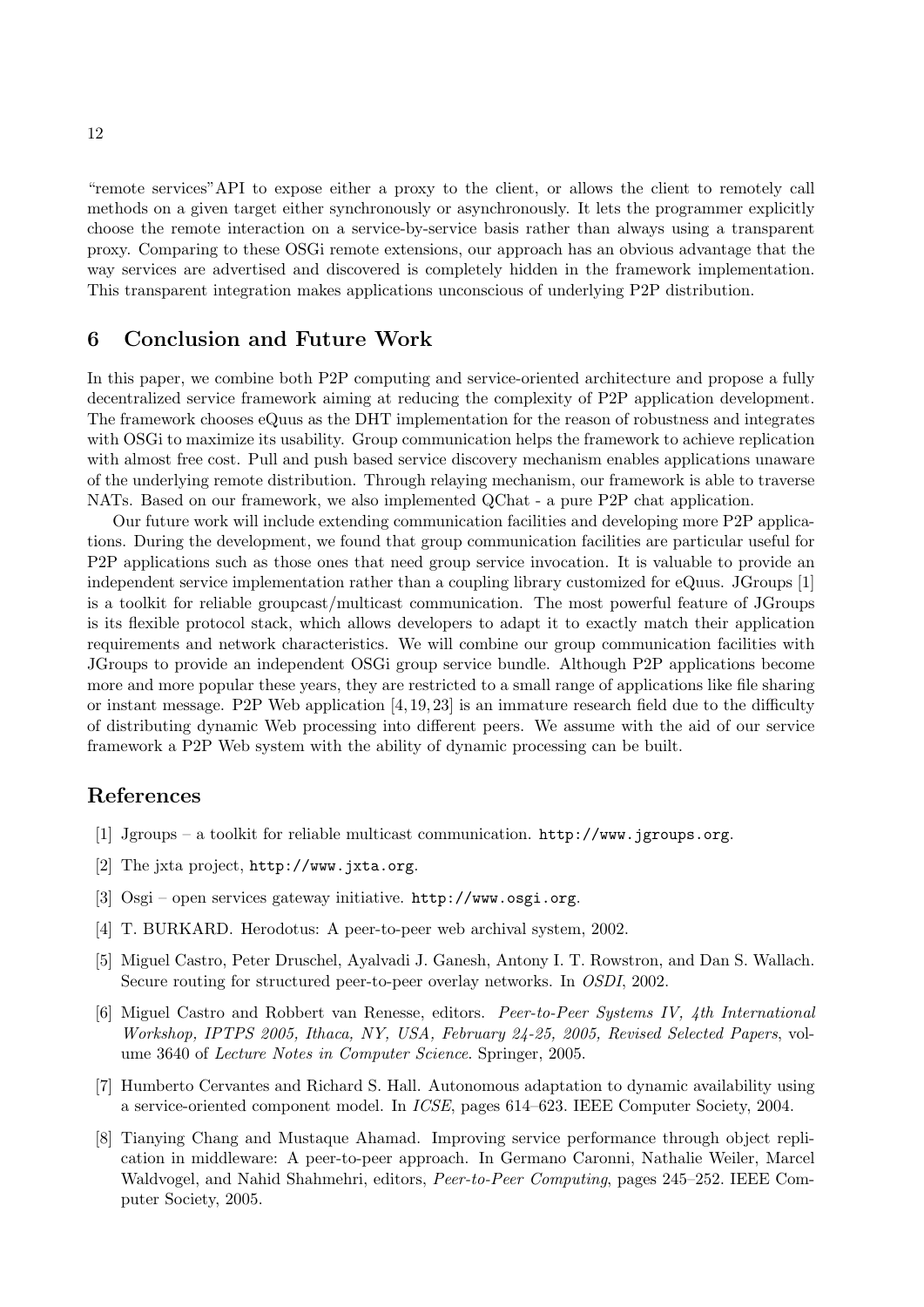- [9] Byung-Gon Chun, Frank Dabek, Andreas Haeberlen, Emil Sit, Hakim Weatherspoon, M. Frans Kaashoek, John Kubiatowicz, and Robert Morris. Efficient replica maintenance for distributed storage systems. In Proceedings of the 3rd Symposium on Networked Systems Design and Implementation (NSDI'06), May 2006.
- [10] Eclipse.org. Ecf eclipse communication framework. http://www.eclipse.org/ecf.
- [11] Bryan Ford, Pyda Srisuresh, and Dan Kegel. Peer-to-peer communication across network address translators. In USENIX Annual Technical Conference, General Track, pages 179–192. USENIX, 2005.
- [12] Andreas Frei and Gustavo Alonso. A dynamic lightweight platform for ad-hoc infrastructures. In PerCom, pages 373–382. IEEE Computer Society, 2005.
- [13] E. Guttman, C. Perkins, J. Veizades, and M. Day. Service Location Protocol, Version 2. RFC 2608 (Proposed Standard), June 1999. Updated by RFC 3224.
- [14] Emir Halepovic and Ralph Deters. Building a p2p forum system with jxta. In Ross Lee Graham and Nahid Shahmehri, editors, Peer-to-Peer Computing, pages 41–48. IEEE Computer Society, 2002.
- [15] T. Howes. A String Representation of LDAP Search Filters. RFC 1960 (Proposed Standard), June 1996. Obsoleted by RFC 2254.
- [16] Idit Keidar and Roger Khazan. A virtually synchronous group multicast algorithm for wans: Formal approach. SIAM J. Comput., 32(1):78–130, 2002.
- [17] Idit Keidar, Jeremy B. Sussman, Keith Marzullo, and Danny Dolev. Moshe: A group membership service for wans. ACM Trans. Comput. Syst., 20(3):191–238, 2002.
- [18] Hugh C. Lauer and Roger M. Needham. On the duality of operating system structures. Operating Systems Review, 13(2):3–19, 1979.
- [19] Jinyang Li, Boon Thau Loo, Joseph M. Hellerstein, M. Frans Kaashoek, David R. Karger, and Robert Morris. On the feasibility of peer-to-peer web indexing and search. In M. Frans Kaashoek and Ion Stoica, editors, IPTPS, volume 2735 of Lecture Notes in Computer Science, pages 207– 215. Springer, 2003.
- [20] Jun Li, Thomas Locher, Stefan Schmid, and Roger Wattenhofer. equus protocol specification (version 1.0). Technical report, ETH Zurich, 2007.
- [21] Qianhui Althea Liang, Jen-Yao Chung, and Hui Lei. Service discovery in p2p service-oriented environments. In CEC/EEE, page 46. IEEE Computer Society, 2006.
- [22] Thomas Locher, Stefan Schmid, and Roger Wattenhofer. equus: A provably robust and localityaware peer-to-peer system. In Alberto Montresor, Adam Wierzbicki, and Nahid Shahmehri, editors, Peer-to-Peer Computing, pages 3–11. IEEE Computer Society, 2006.
- [23] B. Loo, S. Krishnamurthy, and O. Cooper. Distributed web crawling over dhts, 2004.
- [24] Athicha Muthitacharoen, Robert Morris, Thomer M. Gil, and Benjie Chen. Ivy: A read/write peer-to-peer file system. In OSDI, 2002.
- [25] Mikito Nakamura, Jianhua Ma, Katsuhiro Chiba, Makoto Shizuka, and Yoichiro Miyoshi. Design and implementation of a p2p shared web browser using jxta. In  $AINA$ , pages 111–116. IEEE Computer Society, 2003.